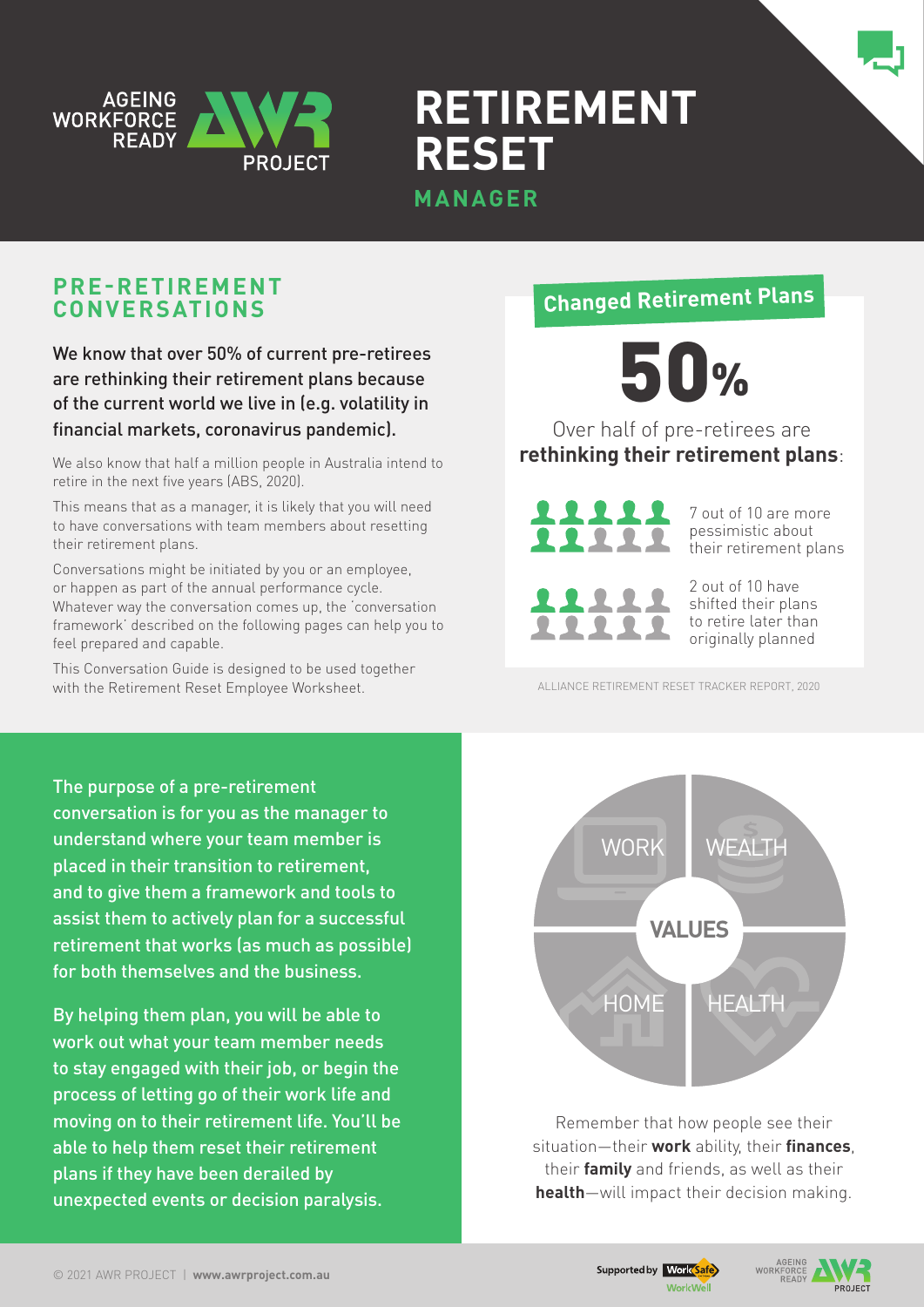### **1. Recognise the signs**

There are a lot of factors that influence the transition to retirement—**financial** security, physical and mental **health**, **home** and social factors, and **work** situation. The changing world we live in, with the additional stress of COVID-19, means that the lead up to retirement can be complex, and getting the timing right for both the employee and the business can be challenging.

**Some team members will have clear plans** for their retirement, and can easily set a date and talk about their retirement with you. Others will be **ambivalent** about their retirement, have regrets about their career, or may start to disengage (or over-engage) with work, and have a much harder time setting a clear retirement timeframe.

**Some team members will want to retire early**, as they have home responsibilities to meet, or their priorities have changes with the pandemic. While still others will want to **stay at work for longer** because of increased uncertainty in their lives or not being able to do the things they'd planned in retirement.

**Some people experience unexpected events** as they are preparing for retirement that mean their retirement plans need to change. This could include health challenges (needing to finish work earlier than planned) or financial challenges (needing to stay in the workforce longer to build up retirement savings).

**Some people experience decision paralysis and are unable to choose between various retirement options, getting stuck in indecision.** 

### **Prepare for the pre-retirement conversation by:**

- Considering what your goals and expectations are for the conversation.
- Choosing your mindset (e.g. supportive, curious, a mentor, sounding board).
- • Thinking about your own views and plans for retirement, and noticing that your work and retirement experiences may be very different to your team members experience.
- Practising how you will open the conversation.
- Reading and having a copy of the Retirement Reset Employee Worksheet with you.

### **2. Reach out**

#### **Tips for opening lines:**

- Start with an observation (e.g. "You used to be really excited about your retirement, but I notice that you don't mention it anymore. Has something changed?").
- "I notice that you are really working hard to 'give back' to the team/finish that project' and I know that people might do that as they start to transition to retirement. I wonder where your thinking is on your own retirement right now?".
- Get to the point quickly; explain what you hope to achieve in this conversation (e.g. find out where they are at and help them achieve their career goals).
- • Acknowledge that transitions are normal and not always easy, and that you are here to listen and help.

| Write notes or ideas for your conversation here: |  |
|--------------------------------------------------|--|
|                                                  |  |
|                                                  |  |
|                                                  |  |
|                                                  |  |
|                                                  |  |
|                                                  |  |
|                                                  |  |

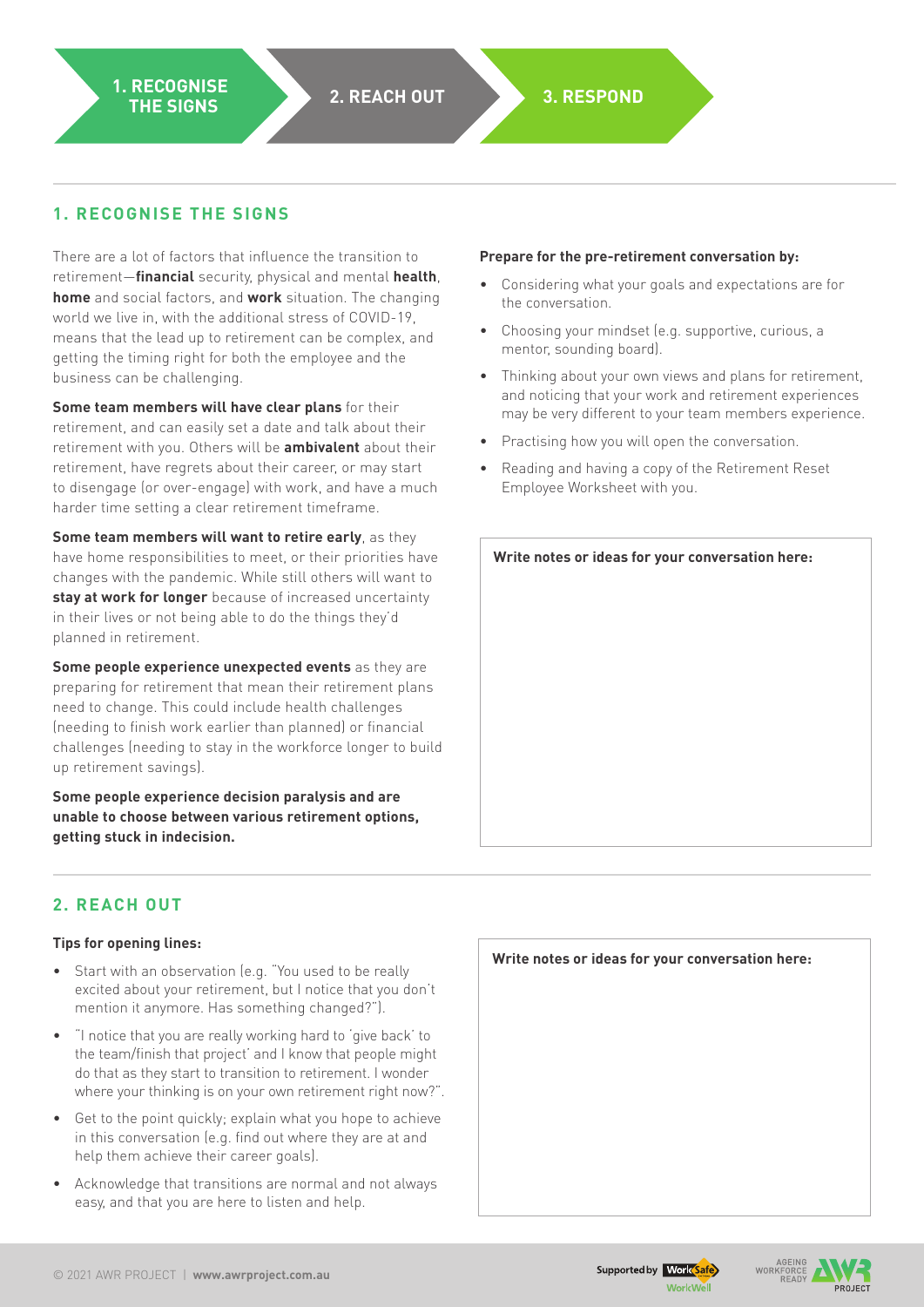### **3. ReSPOND**

#### **Tips on how to respond:**

- The best way to listen, is to well ... listen! (Try not to talk too much, make some eye contact, and maybe ask some questions for more information and clarification).
- • Keep the team member at the centre of the conversation (not the business).
- Acknowledge that the transition to retirement can be complicated, and that unexpected events and decision paralysis are normal.
- Focus on helping your team member access the tools they need to reset their own retirement plan when they leave the meeting. Be careful not to pressure the team member to create a plan during the meeting. Plans take time to develop, they require reflection, and conversations with significant others at work and home.

#### **Using the 'Employee Retirement Reset Worksheet':**

- • Don't ask to see their detailed reflections, simply listen respectfully if they choose to share their thoughts and feelings.
- Check to see where your team member is on their retirement journey.
- • Encourage them to use some of the 'taking charge' strategies to actively plan for their successful retirement (see Employee Worksheet).
- Ask them what you can do to help.

#### **You may like to explore pre-retirement with them, asking questions like:**

- What supports do you need to work towards your retirement?
- • Do you have the flexibility you need?
- What kind of retirement do you envisage? A gradual retirement, parttime work, moving to a second career after retirement?
- Do you feel safe and respected at work?
- Are there projects or ways of giving back that are important for you to finish before retirement?
- How happy are you with the work you do?
- Is there anything in your job that is getting harder?

Remember that by asking these questions you are not promising answers. It may be that you can meet some of your employee's needs, but not all.



### **Try to help them work out what might help them make a decision. Do they need:**

- An action plan?
- 
- overwhelmed?
- transitions?
- • Some self-care and wellbeing support?